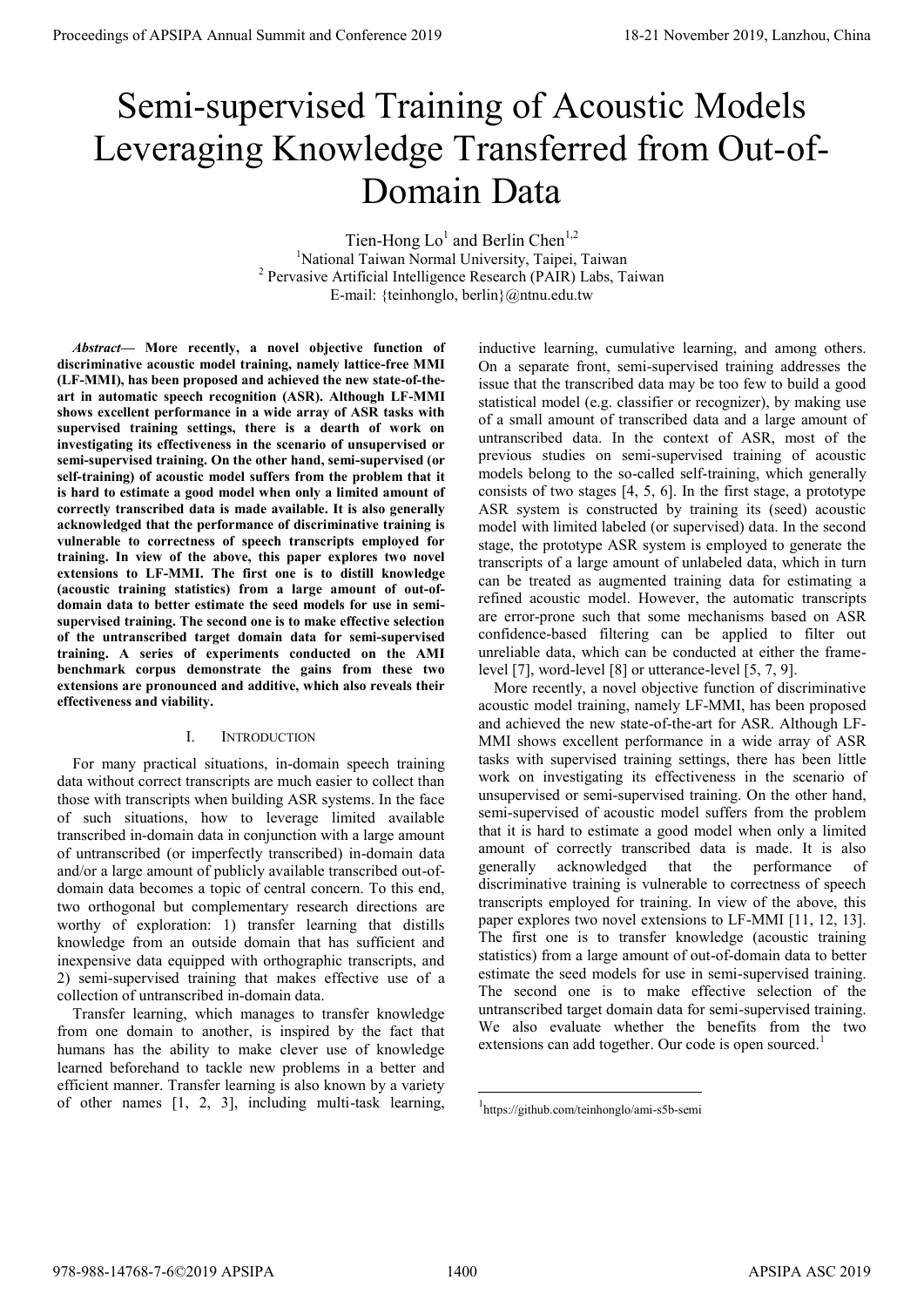## II. RELATED WORK

## *A. Transfer learning*

A number of studies have been conducted to develop transfer learning methods for use in speech and language processing with various settings; a comprehensive summary of recent related attempts can be found in [14]. For example, a simple linear input network (LIN) has been employed in [15] which try to adapt the acoustic model to a new domain by adjusting the network parameters, especially for speaker adaptation. This work has motivated many follow-up studies, such as feature space discriminant linear regression (fDLR) [16] and linear transform using linear hidden networks (LHN) at various stages within the component neural network of an acoustic model [17]. More recently, LHN-based adaptation and multitask-based adaptation of deep neural network (DNN) based acoustic models were compared for ASR in [18]. Notably, an appealing multitasking architecture has been successfully designed and developed for multilingual acoustic model training [19, 20]. For transfer learning, it was found that not only the amount of training data but also the relatedness of the tasks was found to be important for its practical effectiveness [21, 22].

## *B. Semi-supervised training*

For acoustic modeling, semi-supervised training (sometimes called self-training) is developed to lessen the need for large volumes of transcribed training speech, which plays a crucial role when building an ASR system for a resource-scarce task or reconfiguring it for a new domain. It is common practice to utilize a small amount of orthographically-transcribed training speech utterances to build an initial acoustic model which is then employed to generate automatic transcripts for a large amount of untranscribed training speech utterances. The orthographically- and automatically-transcribed training speech are then used in conjunction to estimate a better acoustic model. However, empirical evidence in the literature indicates that discriminating training algorithms (including LF-MMI) are sensitive to the accuracy of transcripts of training speech [11, 12, 13]. Therefore, previous studies had largely focused on designing confidence-based filters to select automatically transcribed training speech segments that are expected to be useful for semi-supervised training of acoustic models [4, 5, 6]. For example, a frame-level confidence filter is adopted in the discriminant training process to preserve important training speech segments [23]. In addition, an utterance-level confidence-based filter in combination with one-best results was investigated in [24]. Further, the authors in [25] attempted to use ASR lattice posteriors [26, 27] meanwhile retaining the whole lattices of automaticallytranscribed training speech segments for semi-supervised training. Our approach proposed in this paper bear a close resemblance in spirit to that proposed in [25], with the key distinction that our re-trained acoustic model is not based on random initialization but instead on top of a pre-trained model which is powered by weight transfer or multitask learning, stemming from transfer learning. Procedure of APSIPA Annual Summit at China 2019 18-21 November 2019, Lanzhou, China 2019, China 2019, China 2019, China 2019, China 2019, China 2019, China 2019, China 2019, China 2019, China 2019, China 2019, China 2019,

## III. TRAINING CRITERION FOR LOW-RESOURCE ASR

For supervised training, the objective of LF-MMI can be expressed as the summation of the conditional log-likelihoods of the reference (orthographic) transcripts of training utterances given their acoustic feature vector sequences [28]:

$$
\mathcal{F}^{\text{LFMMI}} = \sum_{u} \log P(S_u | O_u, \lambda) \tag{1}
$$

where,  $S_u$  and is the reference transcript of utterance u, and  $P(S_u|O_u, \lambda)$  is the probability of  $S_u$  given the acoustic feature vector sequence  $O_u$  of utterance u and the model parameter  $\lambda$ . However, for semi-supervised training, the automatic transcripts of training speech utterances are not necessarily correct. Therefore, we can rewrite the formula as follows:

$$
\mathcal{F}^{\text{SemilFMMI}} = \sum_{u} \alpha_{S_{u}'} \log \frac{P(O_{u} | S_{u}', \lambda_{\text{seed}}) P(S_{u}')}{\sum_{S_{u}''} P(O_{u} | S_{u}', \lambda_{\text{seed}}) P(S_{u}')}
$$
(2)

where  $S'_u$  is top ranking automatic transcript of utterance  $u$ ,  $S''$  belongs to all possible automatic transcripts and  $\lambda_{\text{seed}}$ denotes the seed model. The weighting factor  $\alpha_{S_u'}$  controls the contribution of  $S''_u$  to the training and can be calculated through the following formula:

$$
\alpha_{S_u} = \begin{cases} 1, & u \in \text{transcribed data} \\ P\left(o_u \middle| S_u, \lambda_{\text{seed}}\right), & u \in \text{untranscribed data} \end{cases} \tag{3}
$$

Furthermore, the optimization of Equation (2) can be broken down into two problems: 1) how to improve the "quality" of the seed model? and 2) how to determine the weighting factor? We will defer the tackling of the latter one to the next section. The former one hinges on several factors, including initialization, model structure, training criteria, and more; any kind of adjustment will affect the performance of the model.

#### *A. Improving the seed model*

In this paper, we seek to leverage the conception of transfer learning to improve the accuracy of the seed model. To this end, we use the weight transfer strategy advocated in [29]. A common practice of weight transfer is to conduct a two-stage training process by first freezing the low-level layers and train task-specific layers at the first stage, and then fine-tuning the whole neural network at the second stage using a smaller learning rate [22]. In contrast, the method proposed in [29] tries to train the transferred layers with a smaller learning rate, while simultaneously training the task-specific layers with a larger learning rate, with a single-stage training setup.

## *B. The weighting factor of the untranscribed data*

For semi-supervised training, we use the recipe proposed in [25]. Unlike the traditional semi-supervised training methods that adopt the frame-level, word-level or utterance-level confidence scores generated by the seed model to solicit possibly correct automatically transcribed data for training, the method proposed in [25] uses the entire lattice pertaining to a training utterance as the supervision. In concordance with the fundamental procedure for semi-supervised training, we first use the LF-MMI based acoustic model trained with a small amount of orthographically transcribed speech data or trained with transfer learning to decode those in-domain data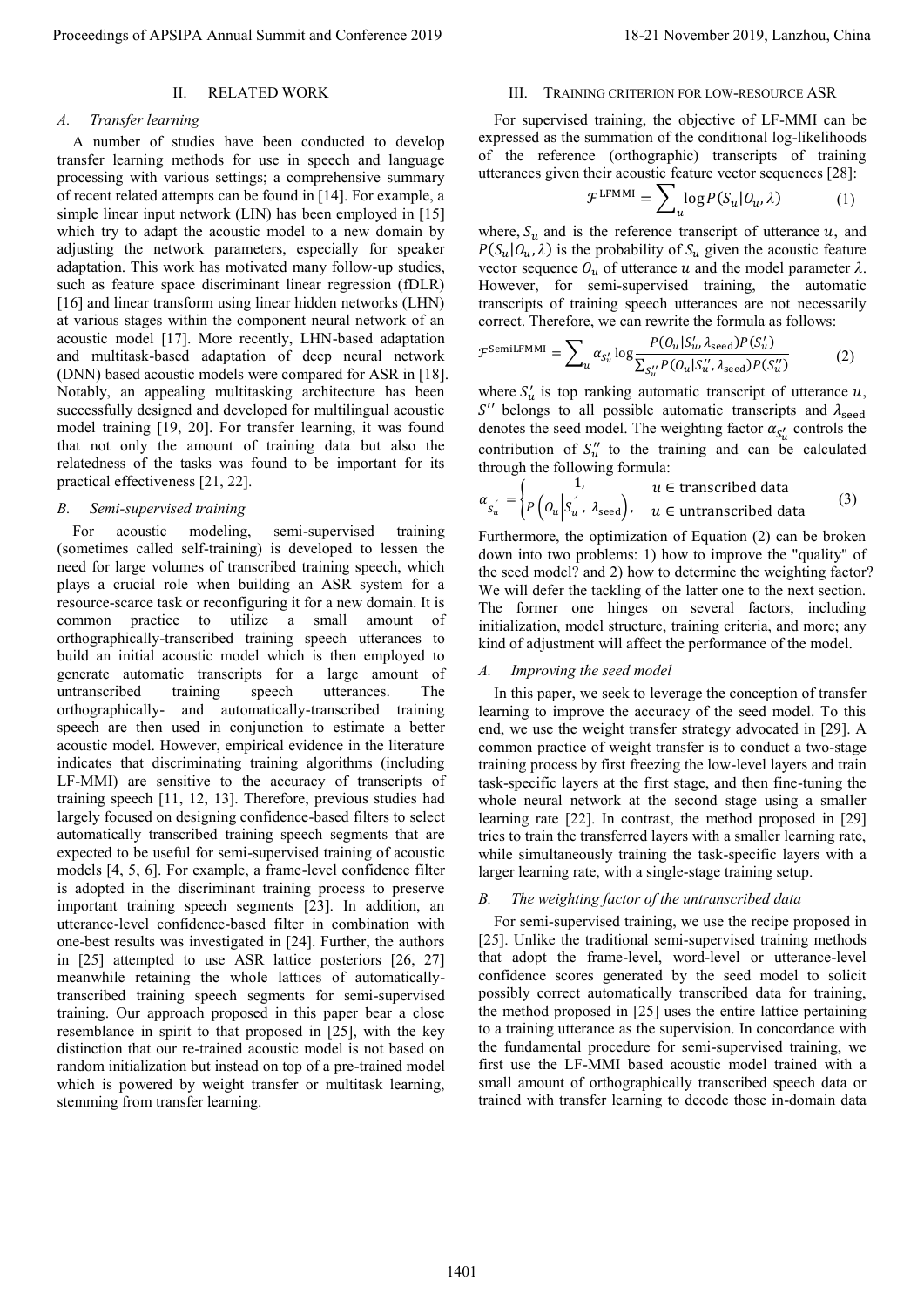Table 1: AMI Corpus (Semi-supervised setup)

|       | Train        | Train          | Dev.   | Eval.  |
|-------|--------------|----------------|--------|--------|
|       | (supervised) | (unsupervised) |        |        |
| Hrs.  |              | 62             | 8.71   | 8.97   |
| Utts. | 20,000       | 88,104         | 13,059 | 12.612 |

without orthographic transcripts to obtain the lattice of alternative pronunciations for a speech utterance. In turn, the word lattices of speech utterances are converted to their phone lattices as depicted in [10]. Finally, we take the resulting phone lattices as the supervision and perform the standard LF-MMI training on it by weighting the top ranking hypotheses with their corresponding posterior scores.

$$
\mathcal{F}^{NCE} = \sum_{u} \sum_{S_u'} P(S_u' | O_u, \lambda_{\text{seed}}) \log P(S_u' | O_u, \lambda_{\text{seed}})
$$

$$
= - \sum_{u} H(S_u' | O_u, \lambda_{\text{seed}}) \tag{4}
$$

where  $P(S'_u | O_u, \lambda_{seed})$  is lattice posterior score of a training speech utterance without its corresponding orthographic transcript, and set to be 1 otherwise. We can refer to Equation (4) as the negative conditional entropy (NCE), denoted by  $-H(S_u | O_u, \lambda_{seed})$ , of the transcript  $S_u$  under the condition that the model parameter  $\lambda_{seed}$  and its corresponding acoustic feature vector sentence  $O_u$  are given [17, 18, 28]. Therefore, Equation (4) can naturally account for the quality of the top ranking transcripts when conducting the LF-MMI based discriminative training in a semi-supervised manner, which is anticipated to improve the training performance without resource to the confidence filter. Note here that our method can be viewed as a substantial extension of the one that was proposed in [25], the key distinction that retaining the initialized parameters of the seed model and limiting the learning rate are employed when updating the model parameters.

#### IV. EMPIRICAL EXPERIMENTS

#### *A. Experimental setup*

We evaluate our proposed approach on the AMI meeting transcription database and task [31], while all experiments are conducted using Kaldi toolkit [30]. For the AMI database, the speech corpus consisted of recordings from the individual headset microphones (IHM), while a pronunciation lexicon of 50K words was used. Trigram language models were trained on the AMI training set. We set aside a randomly chosen subset of speech utterances (62 hours) from the corpus as the untranscribed data, while the others as the transcribed data. Table 1 shows some basic statistics of the AMI corpus in our experiments. The word error rate (WER) improvements from semi-supervised training are evaluated by Absolute Improvement (AI) and WER Recovery Rate (WRR) [32]:

$$
WRR = \frac{BaslineWER - SemisupWER}{BaselineWER - OracleWER}
$$
(5)



Figure 1: A schematic depiction of the overall training strategy.

## *1) Baseline approach*

For acoustic modeling, our basic recipe is to first train a GMM-HMM acoustic model using the speech utterances with corresponding orthographic transcripts and use the prior distribution of the senones obtained from the GMM components, in conjunction with the LF-MMI training objective, to build the time-delay neural network (TDNN) acoustic model [10], which is in turn taken as the seed model. The speech feature vectors are 40 MFCC coefficients extracted in 25 ms long windows every 10 ms, augmented with 100-dimensional i-vectors [33] for speaker adaptation of TDNN. To rule out the effect of the i-vector extractor, we trained the i-vector extractor combining both transcribed and untranscribed datasets. Furthermore, for comparison purposes, we only used statistics obtained from the untranscribed dataset to train the context-dependent decision tree. The phone language model used for creating the denominator FST was estimated using phone sequences gathered from both transcribed and untranscribed datasets as in [29]. We, however, give a slightly higher weight to the phone sequences extracted from the transcribed data set. Figure 1 is a schematic depiction of the overall training strategy which consists of three steps. In the first step (involving the yellow and green blocks), we obtain the acoustic model trained on Librispeech. In the second step (involving the yellow and blue blocks), The knowledge learned from Librispeech is transferred to the AMI through the additional use of a 16-hour supervised data (AMI). In the third step (involving the yellow, blue and red blocks), we retain the parameters of the seed model and use the unsupervised data to further enhance the acoustic model. Proceeding of APSIPA Annual Summit and Conference 2019<br>
1945 1. Addition 2018 1. Exception 2019<br>
1945 1. Addition 2019 1. Addition 2019 1. Addition 2019 1. Addition 2019 1. Addition 2019 1. Addition 2019 1. Addition 2019

## *2) Transfer learning for estimating the seed model*

We used the Librispeech dataset [34], which contains about 1,000 hours of audiobook speech recordings, as the orthographically transcribed out-of-domain data. For acoustic modeling of the Librispeech dataset, the number of hidden layers for the TDNN architecture was set to 6, which is the same as the baseline system for the AMI dataset. The overall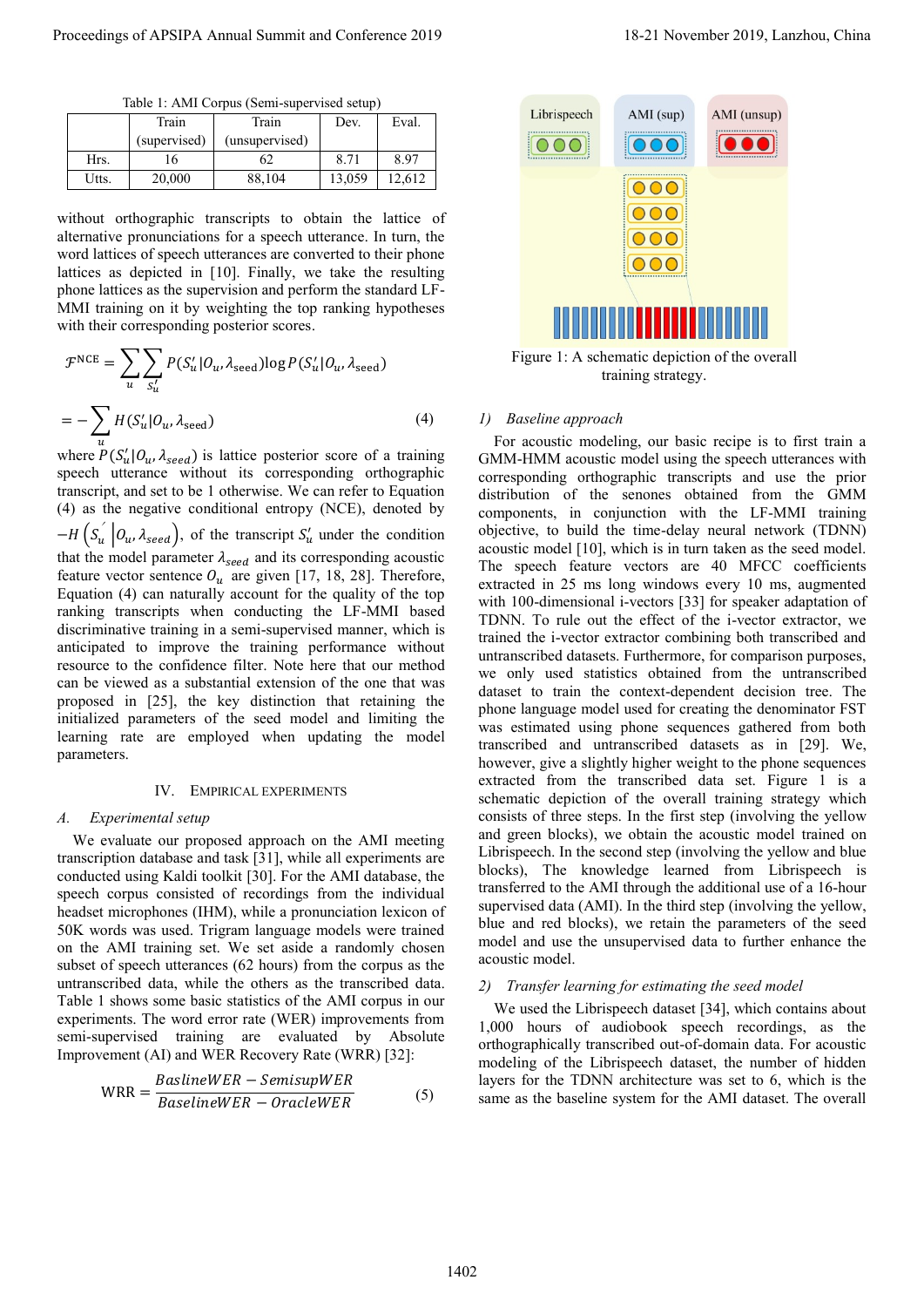Table 2. WER (%) and WRR results of Semi-supervised training

| Supervision     | Dev. | Eval. | WRR |  |
|-----------------|------|-------|-----|--|
| <b>Baseline</b> | 27.2 | 27.8  |     |  |
| NW              | 26.2 | 26.8  | 24% |  |
| <b>TOP</b>      | 26.0 | 26.2  | 33% |  |
| LS              | 25.5 | 25.7  | 45% |  |
| WLS             | 24.7 | 25.3  | 60% |  |
| Oracle          | 23.5 | 23.1  |     |  |

Table 3. Weight transfer in conjunction with semi-supervised training

| Supervision             | Dev  | Eval | WRR | AI   |
|-------------------------|------|------|-----|------|
| Baseline(AMI)           | 27.2 | 27.8 |     |      |
| TF (LIB2AMI)            | 24.8 | 25.2 | 60% | 2.4% |
| $TF$ (LIB2AMI) + LS     | 24.5 | 24.6 | 70% | 2.9% |
| $TF$ (LIB2AMI) + WLS    | 24.2 | 24.3 | 78% | 3.2% |
| $TF$ (LIB2AMI) + WLS ES | 23.8 | 23.8 | 88% | 3.7% |
| Oracle                  | 23.5 | 23.1 |     |      |

WER of the acoustic model trained by Librispeech, pertaining to its four test sets (Dev, Dev\_Other, Test and Test\_Other), are 3.72, 9.90, 4.18, and 10.37, respectively. This is in parallel with the previous results in the literature, revealing that the TDNN-based acoustic model can give very good ASR performance when sufficient training data (e.g., 1,000 hours) is made available. Despite this, for many new ASR application domains or tasks, we are always facing the issue of lacking orthographically transcribed training data.

In the experiments of transfer learning, we will re-initialize an affine layer instead of training an extra layer as the transferred layer and train the transferred layer with a smaller learning rate while training the task-specific layers with a larger learning rate in the single-stage training. Put another way, the difference between the training approaches stated in Section A and Section B is the initialization of the seed acoustic model and ASR retraining criterion for the semisupervised setup.

# *B. Experimental results*

# *1) Semi-supervised training using lattices as supervision*

In the first set of experiments, we assess the performance level of adding the lattice posterior scores (i.e., weighting factors) and using lattices (with a beam size set to 4) as supervision for semi-supervised LF-MMI training. The corresponding results are shown in Table 2, where the acoustic model of "Baseline" was trained with the 16-hour training utterances equipped with their orthographic transcripts. "NW" refers to no weighting, for which the acoustic model was trained by simple putting 16-hour orthographically transcribed and 62 untranscribed datasets together as the training corpus. "TOP" is similar to "NW" by using the top-one recognition hypothesis of an untranscribed training utterance as its automatic transcript except that a weight factor is additionally included in the LF-MMI training formula, as previously shown in Equation (2). "LS" denotes that the top-M recognition hypotheses (M is equal to 4) of an untranscribed training utterance as taken as its automatic transcripts, with their respective weight factors additionally included in the LF-MMI training formula. "Oracle" stands for the condition that the all training speech utterances of AMI (amounted to 72 hours) were equipped with their corresponding orthographic transcripts.

As can be seen from Table 2, when the traditional twostage semi-supervised training is directly carried out, the WRR can reach a moderate performance level of 24%, thanks to the well-trained seed model by LF-MMI, which is achieved with only 16 hours of training utterances. The use of lattice posterior scores as the weighting factors (denoted by TOP) can further increase WRR to 33%, which also manifests that the weighting factors (or the notion of minimizing negative conditional entropy) can effectively work in conjunction with LF-MMI to assist semi-supervised training. Therefore, from now on, unless otherwise stated, all results for the subsequent experiments of semi-supervised training will make use of lattice posterior scores. LS that capitalizes on the lattices for supervision by using the top-*M* recognition hypotheses of an untranscribed training utterance as its automatic transcripts achieves better WRR than TOP. Lastly, WLS is the extension of the LS, which retains the parameters of the seed and limits the learning rate during the process of semi-supervised training, achieves the best WRR of 60 %. This result also confirms the usefulness of retaining more recognition hypotheses for untranscribed training utterances which can benefit the semi-supervised acoustic model training.

*2) Weight transfer for semi-supervised training* 

In the second set of experiments, we turn to evaluate the utility of applying weight transfer from an outside domain (namely, Librispeech) to the AMI task with the semisupervised training setup; the corresponding results are shown in Table 3. The acoustic model of "Baseline (AMI)" was trained merely with 16-hour orthographically transcribed utterances of AMI. "TF (LIB2AMI)" is intended to pre-train the acoustic model with Librispeech, followed by using the aforementioned 16-hour utterances of AMI to transfer knowledge from Librispeech to AMI through weight transfer. We then can obtain the automatic transcripts of the rest 62 hour AMI untranscribed utterances for the subsequent semisupervised training setups, namely, "TF  $(LIB2AMI) + LS$ ", "TF (LIB2AMI) + WLS" and "TF (LIB2AMI) + WLS ES." They all are counterparts of "LS" shown in Table 2. For "TF  $(LIB2AMI) + WLS$ ", its seed acoustic model was pre-trained with the Librispeech corpus, in contrast to "TF (LIB2AMI) + LS" that adopted random initialization. Further, "TF  $(LIB2AMI) + WLS ES'$  additionally employed the early stopping scheme in ration to "TF ( $LIIB2AMI$ ) +  $LS$ ." Several observations can be drawn from Table 3. First, the system "TF (LIB2AMI)" that used Librispeech as the source for model pre-training as well as the 16-hour orthographically transcribed utterances of AMI for subsequent model training, can deliver superior performance than the best system shown in Table 2. This also indicates that the knowledge of out-ofdomain data can be simply transferred to a target domain via weight transfer, whose effect is more significant than including untranscribed data for semi-supervised training. Second, semi-supervised training using the Librispeech dataset as the source for model pre-training can further benefit Proceeding of APSIPA Annual Summit at China 2019 18-21 November 2019 18-21 November 2019 18-21 November 2019 18-21 November 2019 18-21 November 2019 18-21 November 2019 18-21 November 2019 18-21 November 2019 18-21 Novemb